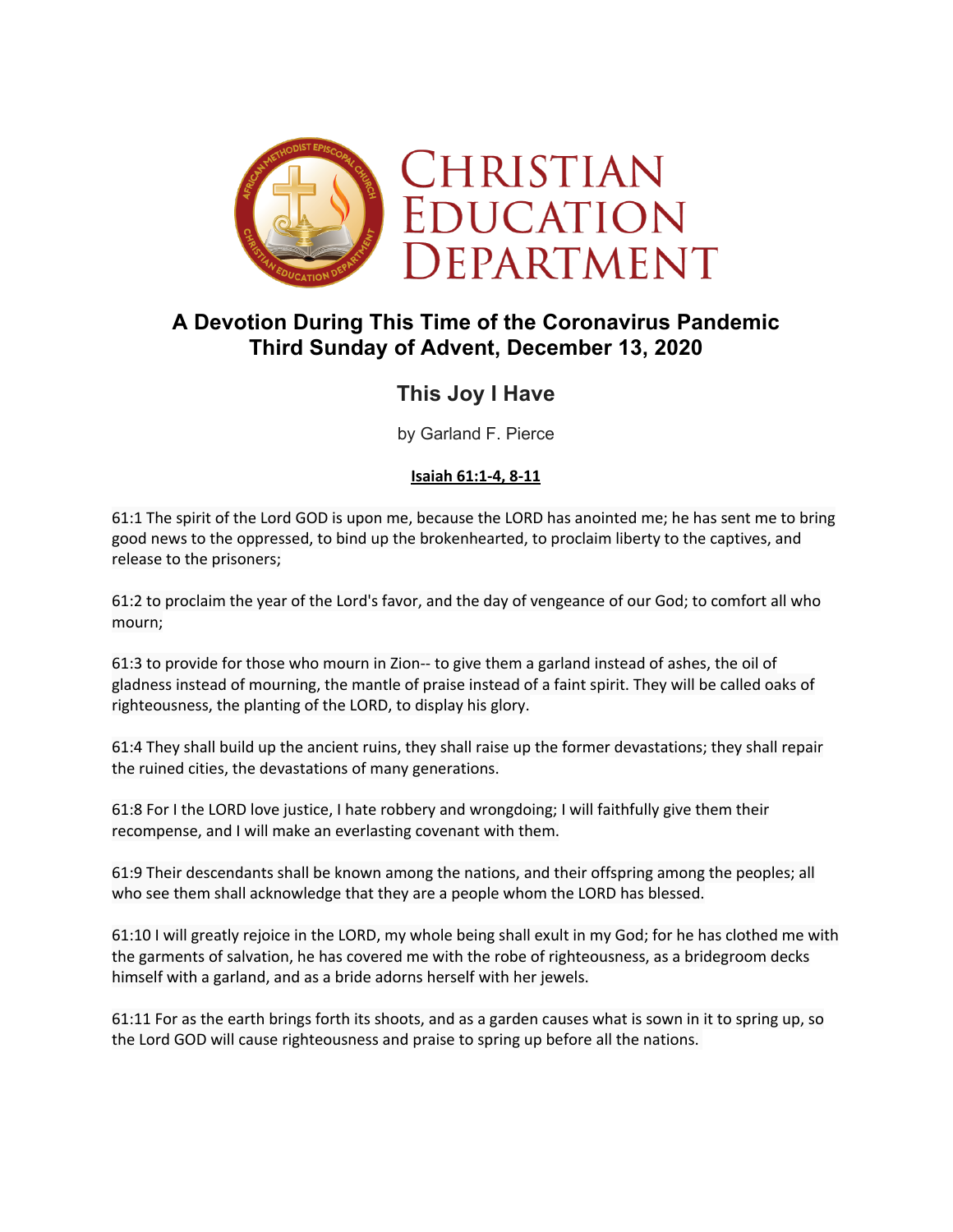At Shiloh AME Church in McCormick, South Carolina, USA, Mrs. Bertha Harrison Bell would often sing, "This joy that I have, the world didn't give it to me! The world didn't give it; and, the world can't take it away!" She led the choir in singing this declaration as well as the congregation during moments of testimony or if there was a quiet pause in the worship service.

Isaiah's prophecy links joy and gladness with justice and righteousness. These words from Isaiah come to the people of Israel after a period of exile, a time of separation from home and an experience of suffering and oppression. Isaiah's good news is that God, the lover of justice, will establish justice in the land and will restore life. Jesus, in the gospel of Luke, takes the scroll of Isaiah and reads these same words in the synagogue, identifying his ministry in this same spirit of liberation and reconciliation.

The world often denies freedom and even human worth. Oppressive forces in the world cause exile, discrimination, and even unnecessary suffering and death. Such forces and impulses have little to no interest in true peace, justice, or joy nor any real capacity to offer these to those most in need of them. But God! Isaiah's God, Israel's God, Miss Bertha's God promises justice and peace. Our God promises the joy that results from justice and peace, the joy that only God can give. This same God promises spirit and power that we can receive that give us the strength to work for peace, justice, and restoration. Justice work is not easy; but, with God's help and God's spirit, we receive salvation, strength, endurance, wisdom, and joy. Advent reminds us that Jesus came to bring these good gifts to the world. Advent encourages us that we are not alone in our struggles or in the work to which God has called each of us who are go by the names believers and disciples.

#### Advent teaches us the reasons for joy!

**TALK:** Take a moment to be silent, reflect, and share (write down)—Reflecting on the scripture and on the questions: This Advent, to what work of justice is God calling you? Where have you found joy this Advent?

### **PRAY:**

Dear God, We know you to be a lover of justice and a giver of peace and salvation. The things we do each day fill our minds completely, or so it seems, and we find it hard to give you the space to do those works of grace you long to do in us. So come to us in a moment, unexpectedly, and let the Spirit lift our bound souls above our worldly anxieties to heavenly places of joy and wonder, love and praise. Take us there, dear Jesus, at any time of your choosing and at every instant of our need; and may our lives give testimony to the transforming power of even just a moment spent with you. May our joy be evident and our actions lead to justice and peace. AMEN

Adapted from: http://www.netdevotions.org/A%20Isaiah%2061,1-4.pdf

### **ACT:**

1. Based on your reflections from the TALK section, make an Advent action plan as to how you will move forward in your work of justice this Advent? This Advent, how will you share the joy of the Lord? Make that action plan as well. This Advent, do what you can; help others and yourself by practicing social distancing as much as possible, washing your hands often, and wearing face covering to help prevent the spread of COVID-19—See: http://www.amechealth.org.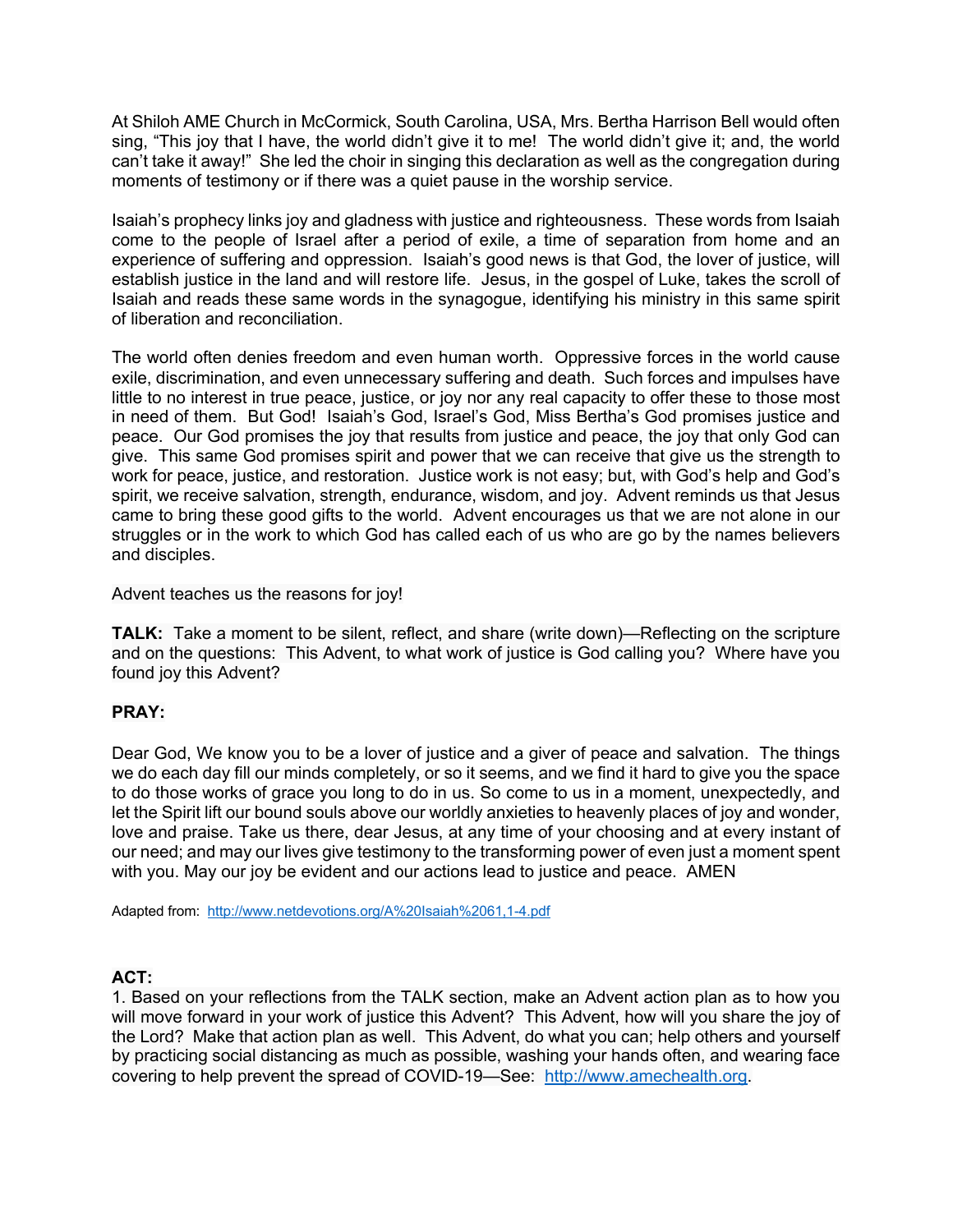2. See also the activity that accompanies this devotion.

3. Check out some other Advent Resources for worship and study: AMEC Publishing House (Sunday School Union). http://www.iamame.org/worship-resources-2/

Advent Daily Devotional from the AME, AMEZ, and CME Departments of Christian Education (Kindle version):

https://www.amazon.com/gp/product/B08M6FGLHC?pf\_rd\_r=VVMNB09AMKMDNH1EDGJS&pf \_rd\_p=40eb7df6-3345-4945-93b1-96c5bd9a116d

#### **Song:**

## O For a Thousand Tongues to Sing AMEC Hymnal, #1

- 1. O for a thou-sand tongues to sing My great Re-deem-er's praise, The glo-ries of my God and King, The tri-umphs of His grace!
- 2. My gra-cious Mas-ter and my God, As-sist me to pro-claim, To spread thro' all the earth a-broad The hon-ors of Thy name.
- 3. Je-sus! the name that charms our fears, That bids our sor-rows cease, 'Tis mu-sic in the sin-ner's ears, 'Tis life, and health, and peace.
- 4. He breaks the power of can-celed sin, He sets the pris-oner free; His blood can make the foul-est clean; His blood a-vailed for me.
- 5. He speaks and listen-ing to His voice, New life the dead re-ceive; The mourn-ful, bro-ken hearts re-joice; The hum-ble poor, be-lieve.
- 6. \*Hear Him, ye deaf, his praise, ye dumb, Your loos-ened tongues em-ploy; Ye blind, be-hold your Sav-ior come; And leap, ye lame, for joy. A-men.